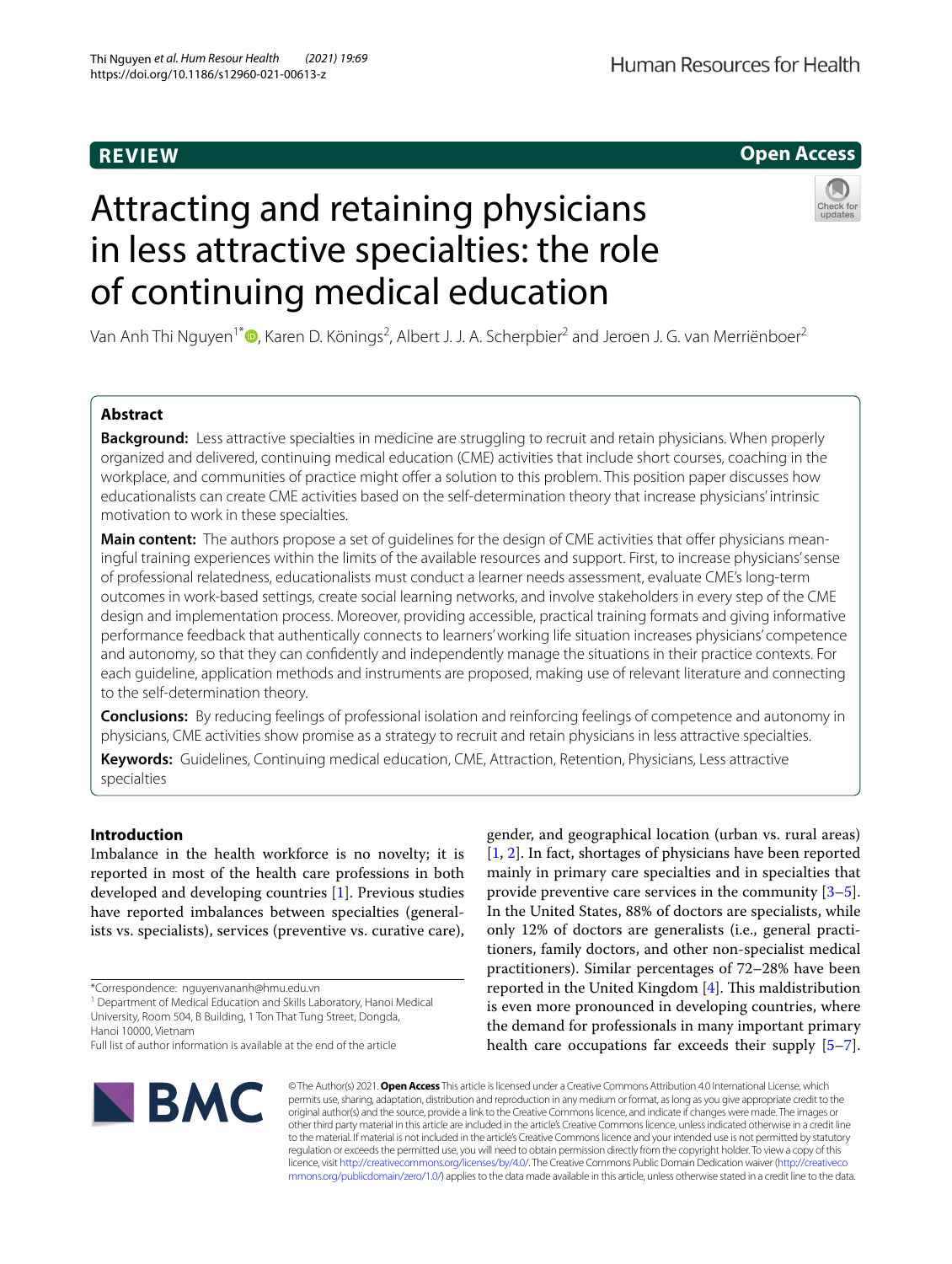For instance, to meet the mental health care needs of the African and South-East Asian populations, at least 20 additional mental health professionals are required per 100,000 inhabitants, and most of the psychiatrists work for mental hospitals [[5\]](#page-7-3). Or in case of family medicine, despite its important role in low- and middle-income countries (LMICs)' health system to achieve health equity and attain Sustainable Development Goals [\[8\]](#page-8-1), it is still relatively new and has not been a residency-based medical specialty in many African and Asian countries [[9](#page-8-2)]. In other areas, such as general practitioner, geriatrics, pediatrics, and preventive medicine, similar maldistributions of physicians are recorded [[10–](#page-8-3)[13](#page-8-4)]. Several reasons are listed to explain for the preponderance of specialist over generalist or "preventist" doctors, such as: less medical students choose non-specialist specialties [[11,](#page-8-5) [14](#page-8-6)], low job satisfaction of generalist doctors due to low incomes [[6,](#page-7-5) [7,](#page-8-0) [15](#page-8-7)], high work load  $[7, 12, 16]$  $[7, 12, 16]$  $[7, 12, 16]$  $[7, 12, 16]$  $[7, 12, 16]$ , as well as perceiving low prestige compared to specialist doctors [[16](#page-8-9), [17\]](#page-8-10).

As a consequence of this imbalance, physicians who do work in less attractive specialties (LASs) face a higher workload, feelings of professional isolation, limited career development opportunities, and economic instability  $[18]$  $[18]$ . These unfavorable conditions, in turn, make physicians less satisfed and willing to remain in LASs [\[19](#page-8-12)], creating a vicious cycle of health care workforce imbalance and poor health outcomes of the population, especially in the primary care domains [\[16](#page-8-9), [20](#page-8-13), [21\]](#page-8-14). Indeed, physicians working in LASs are extremely disappointed with their salary which is signifcantly lower than that of their colleagues in other specialties [[2](#page-7-1), [22,](#page-8-15) [23](#page-8-16)]. Even in the LMICs, where all doctors are paid a fat rate regardless of specialty, such as Nigeria [[24](#page-8-17)] or Vietnam [[7\]](#page-8-0), physicians working in LASs (such as primary care, mental health or prentive medicine) do not satisfy with their incomes. They do not have opportunities to get paid from other allowances (i.e., private practice, perdiem for attending workshop, etc.) as much as their clinical colleagues do [\[7](#page-8-0), [16](#page-8-9), [24\]](#page-8-17). Although fnancial incentives have had a positive impact on the recruitment of doctors [[25,](#page-8-18) [26\]](#page-8-19), as extrinsic motivators, they did not have a long-lasting effect  $[27, 28]$  $[27, 28]$  $[27, 28]$  $[27, 28]$ . LASs physicians typically work in challenging environments [[12](#page-8-8)] with limited resources or infrastructures [\[29](#page-8-22)] and a lack of supervision and connection to their professional community  $[30]$  $[30]$ . Although efforts to improve health care infrastructure and physicians' working and living conditions have been found to enhance job satisfaction and retention [\[30](#page-8-23)], their efectiveness is limited as they require considerable skills in managing and monitoring the allocation and use of resources, especially in developing countries [\[31](#page-8-24)]. Other interventions to provide personal and professional support in the form of close mentoring and supervision have had positive results in increasing primary care physicians' performance and job satisfaction  $[31-33]$  $[31-33]$  $[31-33]$ . Yet, we need more follow-up studies to evaluate the impact on physicians' intention to continue working in the feld [[33\]](#page-8-25).

Another demotivating factor is that physicians in LASs have fewer opportunities to participate in continuing medical education (CME) activities, such as classes, seminars, and training, to update their knowledge and extend skills in their feld. Indeed, CME is considered an important factor motivating doctors to work in LASs [\[7](#page-8-0), [10,](#page-8-3) [34\]](#page-8-26), as it signifcantly improves satisfaction, learning, performance, and specialist recertifcation in LASs physicians [\[30](#page-8-23)[–33\]](#page-8-25). For example, physicians working in rural Kenya and Benin feel more comfortable and confdent with their work taking short training courses, with about 20% of them mentioning an increase of interest and work commitment  $[31]$  $[31]$ . This effectiveness of CME on satisfaction and retention of physicians working in LASs is also reported in other countries [\[34](#page-8-26)[–39](#page-8-27)]. Considering that training programs for physicians in LASs, including inservice training or continuing education, are often not available  $[40-43]$  $[40-43]$  $[40-43]$ , there is a need for information on how CME can be designed and implemented to increase physicians' motivation to work in LASs.

Recently, most research on the efectiveness of CME for motivating healthcare workers took the form of experimental studies [\[30](#page-8-23), [37](#page-8-30), [39\]](#page-8-27), evaluating the impacts on participants' knowledge and practice as well as patients' outcomes. CME also was mentioned in several systematic reviews of strategies to cope with the problem of healthcare worker shortages  $[35, 43]$  $[35, 43]$  $[35, 43]$ . These studies and reviews provided evidence for the necessity and the efectiveness of CME. However, to highlight the characteristics of CME as a potential solution for recruiting and retaining healthcare workers in LASs, we seek to offer a practical set of guidelines for the design and organization of CME activities in the format of a position paper. Based on Self-Determination Theory (SDT) [\[44](#page-8-32)], we purposefully searched the literature for research fndings that support our claims and proposed guidelines. First, we will describe how SDT, and, more specifcally, its three components of Autonomy, Competence, and Relatedness representing physicians' psychological needs that must be addressed, can be applied to the design and implementation of CME activities for LASs. We will then present the guidelines for the said CME activities, providing specifc directions for each of the following three stages of development: (1) goal setting and evaluation, (2) design and development, and (3) implementation of the learning activities involving all relevant stakeholders. Finally, in the Discussion section we will present specifc practical tips and set out the implications of these guidelines.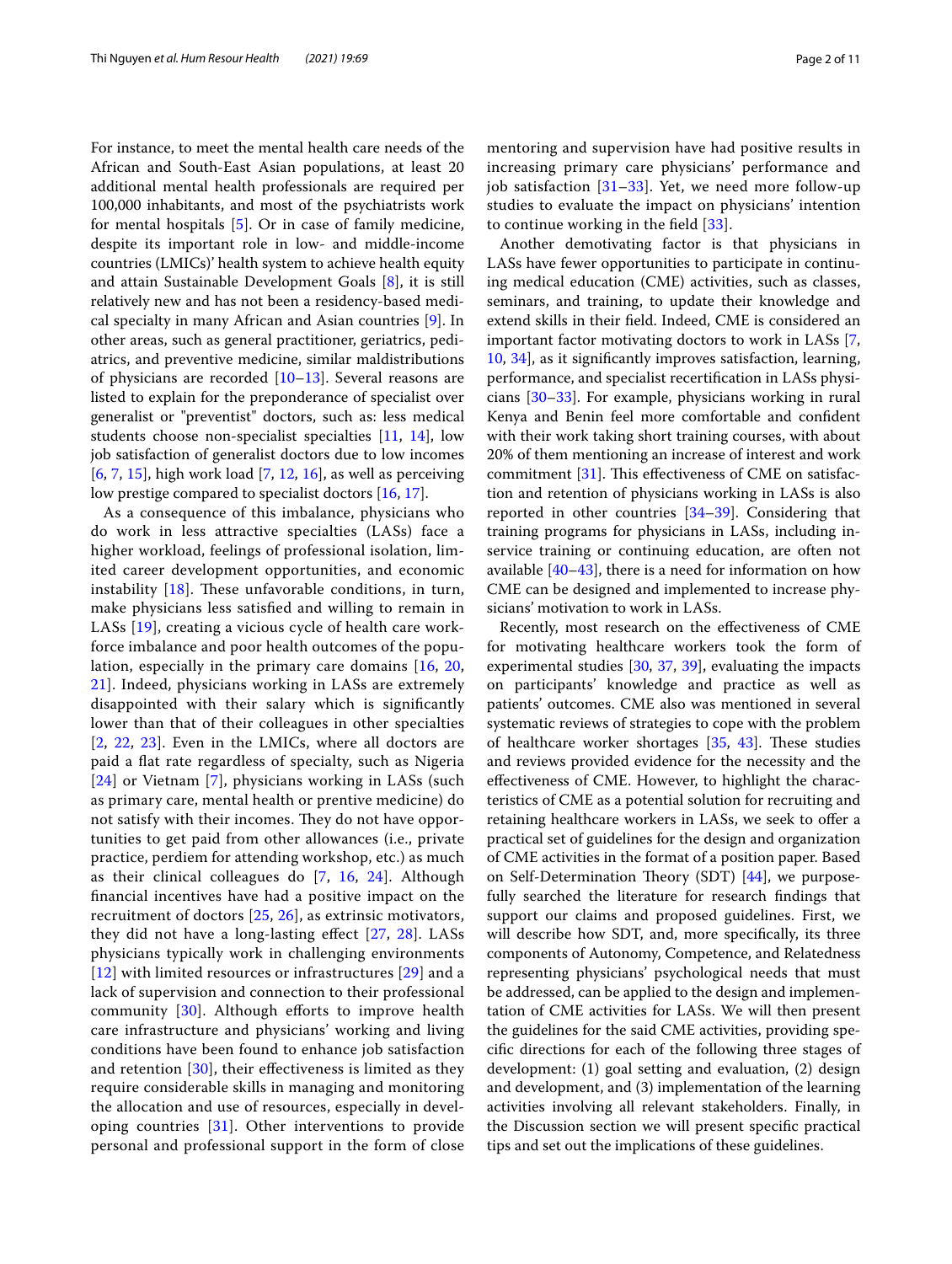## **Self‑determination theory**

Presented by Deci and Ryan in 1985, SDT has been widely used as a theory of work motivation in various contexts, such as business, education, and health care, and has recently been introduced into the medical education discourse as well [[45](#page-8-33), [46](#page-8-34)]. It difers from other theories of motivation in that it distinguishes a spectrum of motivation ranging from amotivation (total disengagement), through extrinsic motivation or controlled motivation (people undertake an activity under pressure, often expecting extrinsic rewards to stay motivated), to intrinsic motivation or autonomous motivation (people engage in an activity, because they fnd it interesting). According to SDT, to foster motivation the following three psychological needs of an individual must be addressed: *autonomy* (the feeling of being free to choose whatever one desires); *competence* (the feeling of being efective in whatever action one performs), and *relatedness* (the feeling of being connected with or belonging to and accepted by one's community) [\[44](#page-8-32)]. As such, SDT presents a comprehensive framework for analyzing how efective CME activities can help cultivate the autonomous motivation in LASs physicians to enter and stay active in the felds by increasing these feelings of relatedness, competence, and autonomy (see Fig. [1\)](#page-2-0).

Physicians in LASs usually have to work independently, isolated from their professional community [[47](#page-8-35)[–49](#page-8-36)]. Such professional communities are generally sustained by means of informal gatherings of physicians in their workplace or professional organizations; they are also formally formed via hierarchical work relations or by taking part in conference meetings or CME activities. A study with

Canadian family doctors revealed that feeling related was the largest contributor to physicians' job satisfaction and work-related engagement  $[49]$ . The working conditions in LASs are such, however, that physicians have less professional connections, thereby reducing their opportunities to talk with colleagues about their work, their patients, and to seek their support, empathy, or simply the passion and motivation to work [[48\]](#page-8-37). Moreover, working conditions in LASs usually require a high sense of self-confdence and independence in physicians' performance, which underscores their autonomy and competence needs. Indeed, an international study involving primary care physicians in the USA, UK, and Germany found that a lack of administrative and clinical autonomy was associated with high levels of work stress in physicians in all three health care systems [\[50\]](#page-8-38).

It has been suggested that to increase physicians' feelings of relatedness, it is important to frst carefully analyze their learning needs [[51](#page-9-0)] and to connect them with their community  $[49, 52]$  $[49, 52]$  $[49, 52]$  $[49, 52]$ . To strengthen their feelings of competence, moreover, physicians should be continuously updated with new knowledge and practice [\[53](#page-9-2)] and receive close supervision via on-site follow-up and evaluation [[54](#page-9-3)]. Finally, to enhance feelings of autonomy, physicians must be free to study in their own setting, undertake learning activities that are learnercentered and practical [\[35\]](#page-8-31), and have the opportunity to independently apply new knowledge and skills to their own struggles in daily practice [[37,](#page-8-30) [55](#page-9-4)]. In sum, these three basic psychological needs of physicians relatedness, competence, and autonomy—should be considered and embedded in every step of the CME

<span id="page-2-0"></span>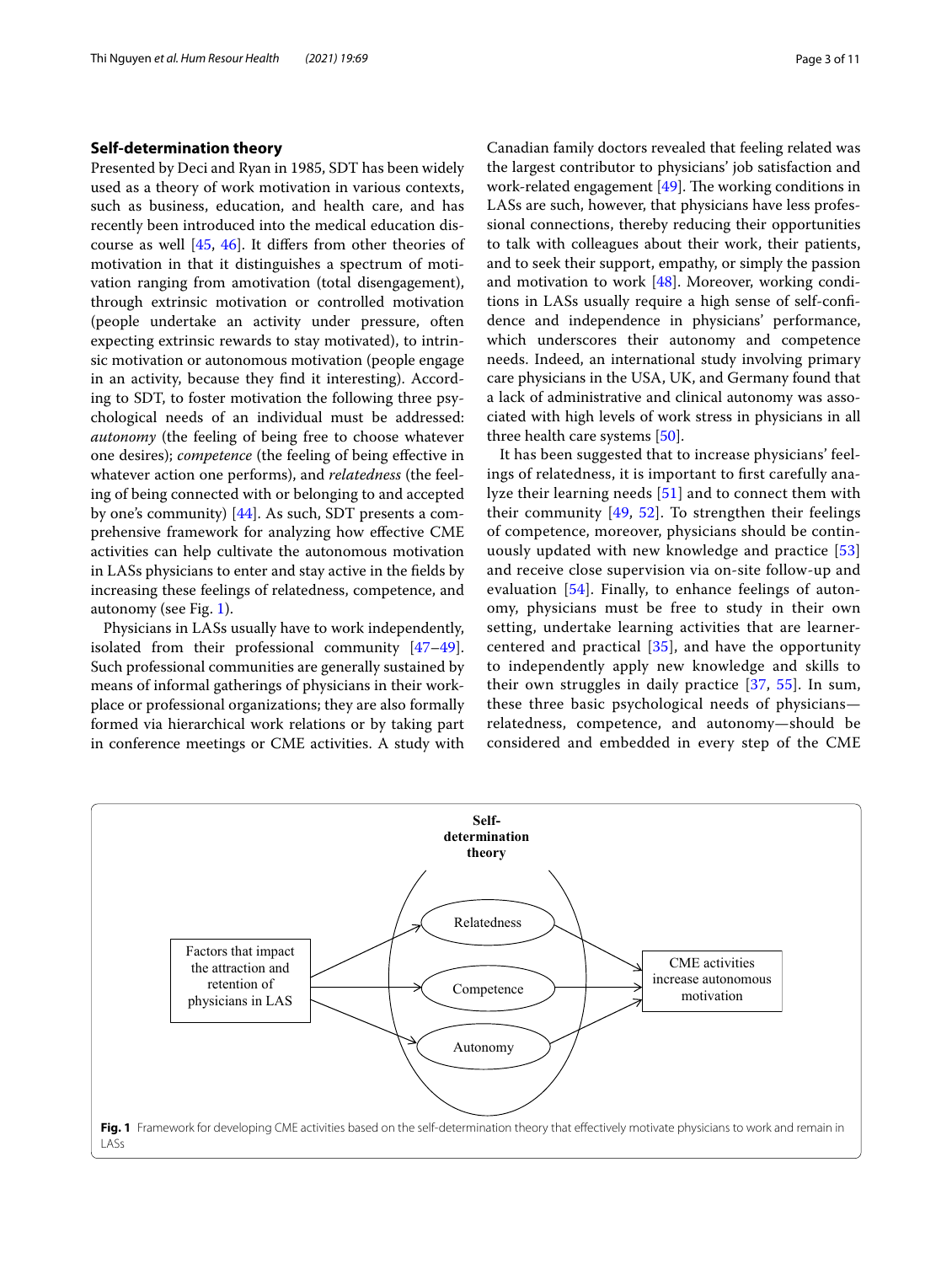design and implementation process to increase autonomous motivation in LASs physicians and induce them to consistently pursue their careers in LASs.

## **CME guidelines**

In the following section, we propose a set of SDTinspired guidelines for the design of CME activities that help attract physicians to LASs and retain them. The relevant literature used to support these guidelines was searched for in PubMed, Web of Sciences, and Google Scholar. Table [1](#page-3-0) gives an overview of these specifc guidelines, which are organized into three parts. While the frst part focuses on how to defne and evaluate the objectives of CME, the second part targets the design and development of learning activities that address these goals. Finally, the third part explains how to involve all relevant stakeholders in the implementation process.

## **Goal setting and evaluation**

As can be seen in Table [1,](#page-3-0) to be able to develop CME activities that enhance feelings of relatedness in LASs physicians, it is important that participants' training needs be carefully analyzed via their specialty's professional community and alumni networks, both online and ofine. Similarly, feelings of competence and autonomy can be reinforced in LASs physicians, by making sure the design of CME activities includes an evaluation of their impact on physicians' practice, attitudes, and behaviors in their daily practice as well as on their connection and commitment to stay in the specialty. We will now elaborate on each of these aspects.

## **Analyze doctors' needs**

In conducting a needs assessment, it is important to differentiate between doctors' "felt," "perceived," and "expressed" learning needs. Felt needs are what doctors feel they need, based on their own experiences in direct

<span id="page-3-0"></span>**Table 1** CME guidelines that may help to recruit and retain health professionals in LASs

| Scope                                                          | <b>Guidelines</b>                                                                                                                                                                                                                                                                                                                                                                                                                | <b>Alignment with Self-Determination</b><br><b>Theory</b> |
|----------------------------------------------------------------|----------------------------------------------------------------------------------------------------------------------------------------------------------------------------------------------------------------------------------------------------------------------------------------------------------------------------------------------------------------------------------------------------------------------------------|-----------------------------------------------------------|
| Goal setting and evaluation                                    | - Keep physicians up-to-date with current and best<br>practices in their specialty by addressing their specific<br>needs<br>- Conduct a needs assessment and evaluation both<br>online and offline, via alumni networks or profes-<br>sional associations                                                                                                                                                                        | Increase relatedness                                      |
|                                                                | - Use evaluation methods that authentically connect to Increase competence and autonomy<br>learners' working life situation to stimulate learners to<br>appreciate the effectiveness of their new learning and<br>to build their capacities, so that they can confidently<br>and independently manage the situations in their<br>practice context                                                                                |                                                           |
| Design and development of learning activities                  | - Use formats that are learner-centered which will<br>increase participants' independence, provided they<br>can practice and apply new knowledge and skills<br>in their own situation and also learn from their own<br>struggles in daily practice<br>- Train LASs physicians in practical, flexible, and user-<br>friendly platforms, so that they can adapt learning to<br>their busy, isolated, and resource-limited settings | Increase autonomy and competence                          |
|                                                                | - Give doctors equal and fair opportunities to partici-<br>pate in CME, regardless of their position and experi-<br>ence; Let participants share the knowledge acquired<br>with colleagues in their organization<br>- Create a social learning network and community of<br>practice among participants during and after the<br>educational activities                                                                            | Increase relatedness                                      |
| Involvement of stakeholders in the implemen-<br>tation process | Develop alumni networks and professional associa-<br>tions and engage these in every step of the CME<br>development process by making use of their contri-<br>butions and following their interests                                                                                                                                                                                                                              | Increase relatedness                                      |
|                                                                | - Involve facilitators from health professions education<br>institutions and organizations and technologists in<br>the development of CME<br>- Develop a policy of licensing and continuing profes-<br>sional development requirements, including a quality<br>assurance procedure for designing CME courses                                                                                                                     | Increase competence                                       |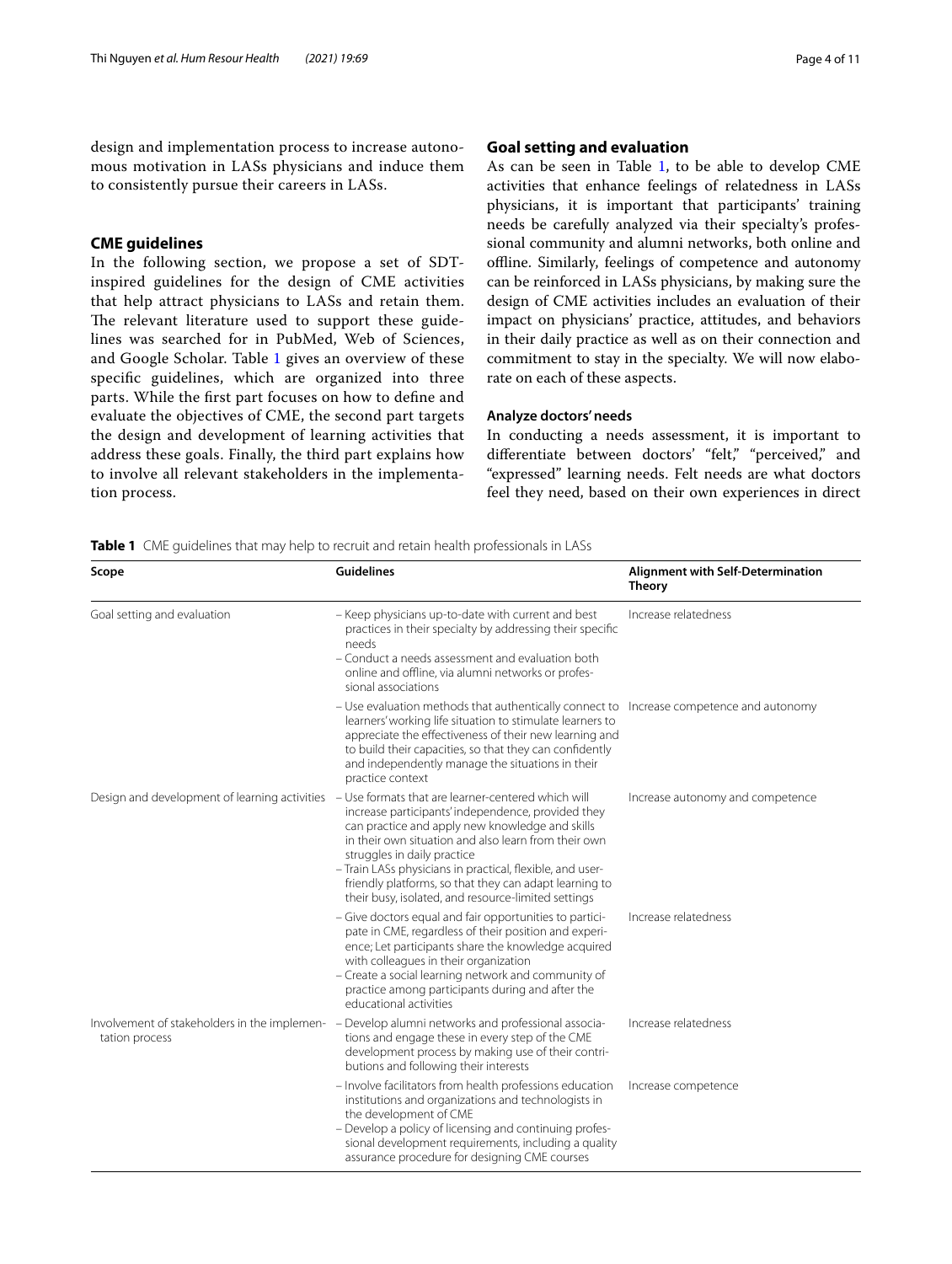patient care. Perceived needs refer to what they take in after having interacted with colleagues and the professional community in clinical and academic activities. Finally, expressed needs are what they report in a formal needs analysis conducted by their organization for quality management and risk assessment purposes [\[56](#page-9-5)]. Indeed, the literature has shown that doctors working in LASs have various learning needs, which range from the need to learn basic medical topics to learning more personal and professional competencies for high-quality practice. Primary care doctors in developing countries, for instance, need to learn basic knowledge of how to diagnose and manage common diseases in the community  $[57]$  $[57]$ . Their colleagues in developed countries, on the other hand, need to learn about disease pattern changes or other additional knowledge to manage patients in new emerging felds in their area, as in the case of Canadian family doctors wanting to learn genetic counseling [[53](#page-9-2)] or listeriosis care during pregnancy [\[58](#page-9-7)]. Furthermore, LASs physicians in developed countries also want to learn about teaching and teamwork [[59\]](#page-9-8) or how to provide palliative care for patients in rural and remote locations, where many people prefer care at home during their end-of-life phase [\[37](#page-8-30)]. When based on instructional approaches that address these specifc needs, CME can help to close any existing gaps between doctors' current and best practices [\[51](#page-9-0)].

Depending on LASs physicians' working conditions, such needs analysis should be conducted either online (e.g., when physicians work in remote areas or are difficult to reach through other channels) or offline (e.g., when physicians cannot access the Internet or can only be reached via professional activities in their specialty). To obtain doctors' valid contact information, one might refer to the alumni mailing list, a result of previous educational activities, or the professional associations. Using these same alumni networks or professional associations for evaluation purposes, moreover, might reinforce the connections between the organizations and their members, thereby reducing feelings of professional isolation in LASs physicians [[37\]](#page-8-30).

## **Evaluate the quality of CME activities**

It is essential to evaluate whether the CME program has been successful in teaching particular competencies to LASs physicians and in increasing their independent performance at work. Using evaluation formats that "authentically connect to learners' life circumstances, frame of preference and values", learners can receive informative feedback on their new competencies, so that they can independently manage situations in their practice context  $[60]$  $[60]$ . Case scenarios offer an authentic way to evaluate how learners apply the relevant knowledge learned in the CME courses to similar situations in their work settings [\[61\]](#page-9-10). Another evaluation method that is precise and authentic is "Audit and Feedback." Often used for quality improvement purposes in the workplace, this intervention frst measures physicians' performance and consequently provides them with feedback from instructors, supervisors, or colleagues on specifc points needing improvement, accompanied by an appropriate action plan [[62](#page-9-11)]. Over the long term, these workplace-based evaluation methods have the potential to strengthen feelings of relatedness [[61\]](#page-9-10), competence, and independence in physicians, which can be considered a true beneft [[54](#page-9-3), 63. These long-term effects on physicians' professional development and careers are often missed by current CME evaluation practices as they mainly focus on outcomes that are easy to measure, such as participants' selfreported knowledge, confdence, skills, and attitudes [\[54](#page-9-3)].

To measure other long-term outcomes of CME, such as learners' performance, outcomes on patient's health or community health, Moore et al. [[63\]](#page-9-12) proposed a framework for outcomes assessment in CME. This sevenlevel framework, which was expanded on the base of integrating his original framework and other models of assesment and evaluation, such as Kirkpatrick's model of training evaluation [\[64](#page-9-13)] and Miller's pyramid [\[65](#page-9-14)], can be used to design an assessment plan at each stage of the CME development process. Evaluations of CME programs for LASs physicians should, therefore, be long enough to allow these less tangible outcomes to materialize, especially those that are harder to measure, such as professional growth, networking, or the commitment to stay in the feld [\[54](#page-9-3)]. Furthermore, the content and formats of CME normally have to be modifed to meet the demands of the local situation and specifc learners' needs. For example, a CME course in Advanced Trauma Life Support in developed countries has been changed to the Primary Trauma Care training in LMICs, which have limited resources and diferent patterns of injury and trauma care workforce  $[66]$  $[66]$ . The evaluation of CME activities, therefore, should not only focus on the learning and teaching process and its usefullness outcomes, but also on determining the extend to which objectives of the program are attained while considering the variety of learner's needs, capacity of educational institutions and available resources to capture a wide variety of efects [[67\]](#page-9-16).

## **Designing and developing learner‑centered activities**

To increase participants' autonomy and competence, CME activities should be offered in learner-centered, practical, and flexible modalities which allow participants to practice and apply new knowledge and skills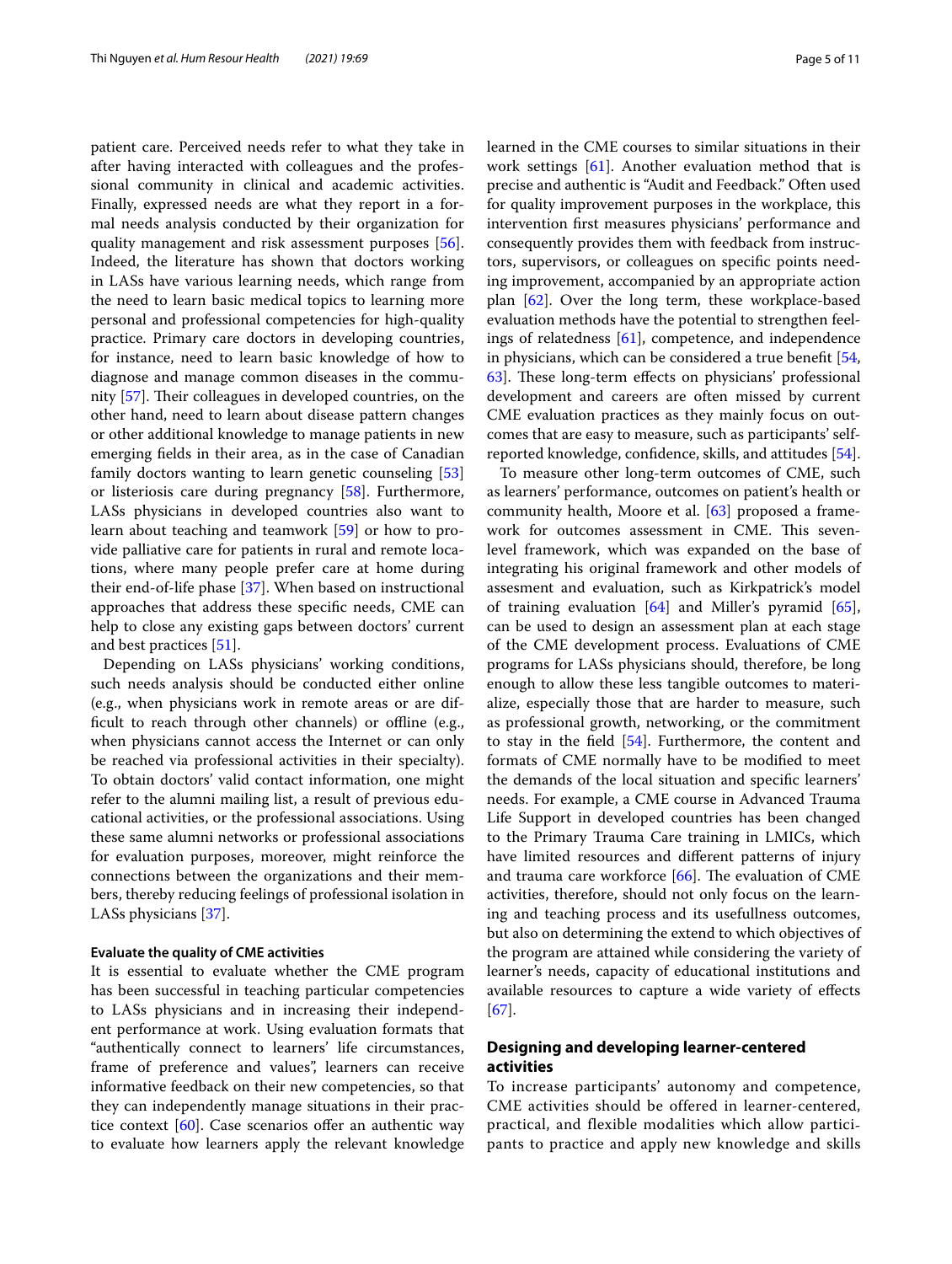in their own situation and adapt learning to their busy and isolated working conditions. To increase feelings of relatedness, moreover, CME should create a learning community, where opportunities to study are open and fair to all LASs doctors, independent of their location and position.

#### **Use formats that are learner-centered and practical**

To ensure that CME activities enhance doctors' competence which translates to improved clinical performance, it is imperative that CME contents be tailored to their individual needs. In addition, the learning activities must be interactive and allow doctors to apply the newly acquired knowledge in their daily practice [[43\]](#page-8-29). This high relevance of the CME study contents and evaluation methods, including their practicality and accessibility, might induce participants to develop a "positive attitude toward learning", meaning that they become interested or motivated [[60](#page-9-9)]. When focused on the learner, CME formats might also help to foster participants' self-regulation or autonomy, provided they have the opportunity to practice and apply the knowledge and skills learned in their own situation and to their own struggles in daily practice*.*

The recent use of advanced teaching methods in medical education, accelerated by the rapid development of information and communication technology, has greatly helped to reduce the geographical and professional isolation of LASs physicians. E-learning and Internet-delivered CME activities (e.g., Massive Online Open Courses and Webinars) have brought along several advantages that suit LASs physicians' working life. For instance, they are convenient, give access to remote areas, are adaptable to doctors' busy schedules [[68,](#page-9-17) [69\]](#page-9-18), and provide diverse and abundant digital resources [[70](#page-9-19)[–72\]](#page-9-20). As such, these innovative educational technologies have been proved acceptable and effective in delivering physicians knowledge electronically [[70,](#page-9-19) [72\]](#page-9-20). Likewise, software applications on mobile phones and portable electronic devices (mHealth-mobile Health, mCME-mobile CME, and gaming) have been used as a tool to disseminate information, offer clinical decision support [[73](#page-9-21), [74\]](#page-9-22), master skills [[75](#page-9-23)] and, combined with feedback in coaching groups, to increase reflection in clinical practice [[76\]](#page-9-24). It should be borne in mind, however, that several factors might impact the application of e-learning or mHealth in CME for LASs physicians, such as a limited scope of training, rapid changes to the applications [\[77\]](#page-9-25), and lagging human and infrastructural resources which are quite common in remote areas and in developing countries [\[70,](#page-9-19) [78\]](#page-9-26).

#### **Create and maintain a learning community**

Providing professional support in the form of relevant educational activities is an efective strategy to reduce isolation and increase retention among LASs doctors [[79](#page-9-27)]. CME is more likely to be valued if it allows for the creation of a social learning network among participants during and after the courses. Using small-group learning in CME, moreover, will aford LASs physicians the opportunity to meet with colleagues from their feld and to integrate personal, social, and professional experiences into the learning process [[70](#page-9-19), [80](#page-9-28)]. More than 90% of Australian general practitioners reported a preference for learning in a group over self-educating online as it enhanced their feelings of professional relatedness  $[81]$ . Also the application of teleconferencing allows physicians, especially those in rural areas, to consult with their colleagues and supervisors online from a distance. By saving time and costs of travel, such approaches efectively address the challenges LASs doctors face, such as personal isolation and a lack of supervision [\[43\]](#page-8-29).

By staying connected to other alumni of their professional associations or of previous CME activities, physicians in LASs can create their own learning communities. In such communities, physicians who work in big cities could, for instance, teach their peers who cannot easily access the training or they can simply share their past CME experiences with them. Due to inefective resource allocation and top-down management, junior or practicing LASs doctors, especially those in developing countries, have fewer opportunities to participate in CME, as these activities are often the preserve of managers or senior doctors  $[82]$  $[82]$  $[82]$ . Therefore, the idea of creating a community of practice via CME activities, where participants can share the knowledge acquired and train their colleagues could also be applied as a faculty development method [[83\]](#page-9-31). Similarly, such communities of practice could help generate "best" practices to solve common clinical problems [\[84](#page-9-32)] and facilitate the implementation of new practices in individual working conditions [[85\]](#page-9-33).

#### **Involving stakeholders in the implementation**

As presented in Table  $1$ , it is imperative to involve multiple stakeholders in the whole cycle of CME creation and sustainment to ensure its efectiveness and to autonomously motivate LASs physicians to participate in the activities. Stakeholders should include not only alumni networks, professional associations, educational institutions, and information technology supporters, but also national governments and international organizations.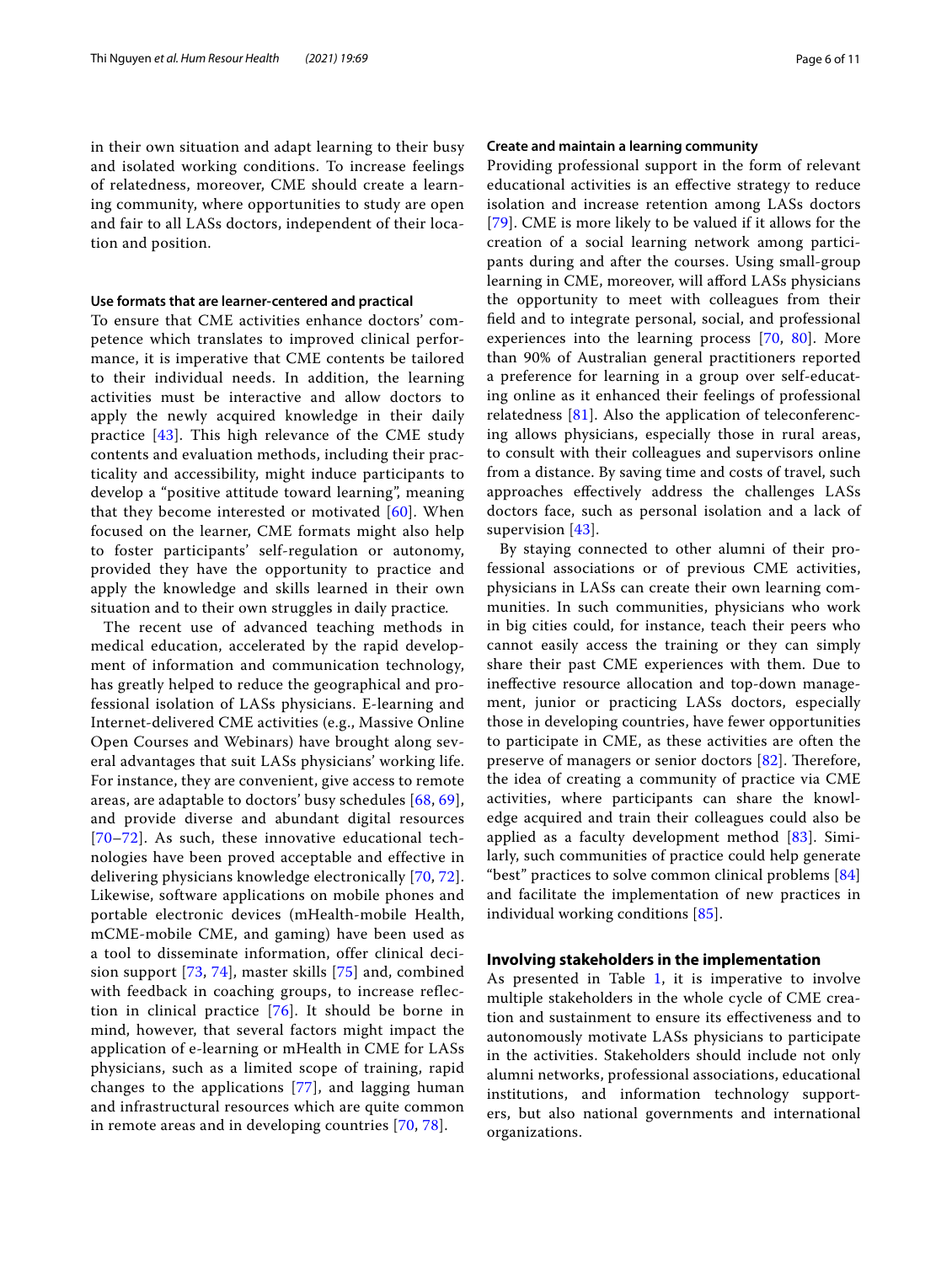#### **Motivate LASs physicians to participate in CME activities**

It is crucial to establish alumni networks or professional associations of LASs physicians and to engage and involve them as key informants in all activities related to the design and implementation of CME courses. Preferably, alumni themselves should drive these initiatives and share their learning needs [[86\]](#page-9-34). Physicians' needs for CME and professional development could be determined by conducting surveys and tracking alumni or physicians' career paths [[87](#page-9-35)]. Their refection and feedback will be vital for CME quality assurance and development [[88\]](#page-9-36).

In addition, keeping the alumni or professional association members up-to-date and connected to their felds and community will promote their self-determination and motivation to pursue the same professional development goals as their colleagues have [[60](#page-9-9)]. CME could foster feelings of confdence and autonomy in LASs physicians by allowing them to apply new knowledge and skills to their own problems in the workplace [[84](#page-9-32)] or by ofering distance supervision and support from more experienced colleagues [[43\]](#page-8-29). Finally, making CME attendance a requirement of the licensing procedure could be a strong extrinsic motivator for LASs physicians [[88](#page-9-36), [89](#page-9-37)]. However, to promote learners' participation in CME activities and boost their personal and professional development, there must be an adequate balance between pressure and support in the work setting [\[90](#page-9-38)].

#### **Involve other stakeholders to keep CME efective**

The CME designers should involve and listen to the voice of medical students, doctors yet to enter training and those in training as they are the main benefciaries as well as important stakeholders of the programs. On the one hand, involving learners in every stage of the teaching and learning process will stimulate their feelings of relatedness [[60\]](#page-9-9), ownership and empowerment [[91\]](#page-9-39). On the other hand, the feedback of learners can support formulation of plans for change and improve the quality of education and professional development of teachers [\[92](#page-9-40), [93\]](#page-9-41). The CME program developers and teachers should support and motivate learners' involvement in co-creation of education which will bring benefts to all relevant stakeholders [\[94](#page-10-0)].

In addition, involving other stakeholders, such as governments, academia, and technologists, as partners in every step of the CME design and development process is indispensable  $[73, 94]$  $[73, 94]$  $[73, 94]$  $[73, 94]$ . The government plays a key role in ensuring educational grants and making sure that fnancial incentives are well allocated and efectively used [\[82](#page-9-30)]. It is also instrumental in developing policies to coordinate doctor replacements, freeing study time for physicians [[43\]](#page-8-29), and in incorporating CME requirements into licensing/relicensing procedures and continuing professional development of LASs physicians [\[36](#page-8-39), [89](#page-9-37)]. Medical schools or educational institutions, in their turn, must ensure that CME contents and activities are customized to the needs of the physicians in their regions, and that CME is encouraged and facilitated among LASs physicians via the continuum of subsequent education and training [[95](#page-10-1)]. Not only must these educational institutions equip CME trainers with appropriate teaching skills, they should also teach them community facilitation skills to establish and reinforce professional relatedness among groups of LASs physicians [\[85](#page-9-33)]. Although online distance CME has the potential to reduce professional isolation among physicians in LASs and remote areas, its efectiveness depends on the computer skills of facilitators and learners, its accessibility and their acceptance, and on the technological maintenance and user support system [\[72](#page-9-20), [77\]](#page-9-25). Moreover, when running online CME activities, many other technical issues must be considered, such as security, confdentiality and copyright protection concerns  $[96]$  $[96]$ . This is why the involvement of educational technologists in the development, delivery, and implementation of online learning is essential: They can help optimize the uptake of this advanced learning approach in a specifc local context [[71,](#page-9-42) [73](#page-9-21)].

## **Discussion**

Access to CME is a key factor in attracting physicians to LASs and retaining them. In this article, we proposed guidelines for organizing and implementing CME activities in such a way that they can help to increase physicians' autonomous motivation to enter and stay active in LASs. By carefully analyzing physicians' learning needs, and establishing and maintaining a learning community among participants, CME activities could help foster professional relatedness. Whether activities are designed online or in small groups or meetings in the workplace, CME modalities must be fexible, user-friendly, practical, and applicable in LASs physicians' setting and environment to enhance their competence and autonomy. The involvement of all relevant stakeholders in the design and implementation of CME is vital to engage LASs physicians in CME and to ensure efectiveness of the respective activities in "anchoring" their career commitment.

Although CME has been proved effective as an approach to improve LASs physicians' satisfaction, learning, and performance [[35–](#page-8-31)[37](#page-8-30)], we recommend that future studies focus on evaluating the long-term impact of CME interventions on LASs physicians' personal, professional, and career development [\[54](#page-9-3)]. Since the problem of recruiting and retaining LASs physicians has been reported globally, in both developed [[4,](#page-7-4) [10\]](#page-8-3) and developing countries [\[5](#page-7-3), [6\]](#page-7-5), the validity and feasibility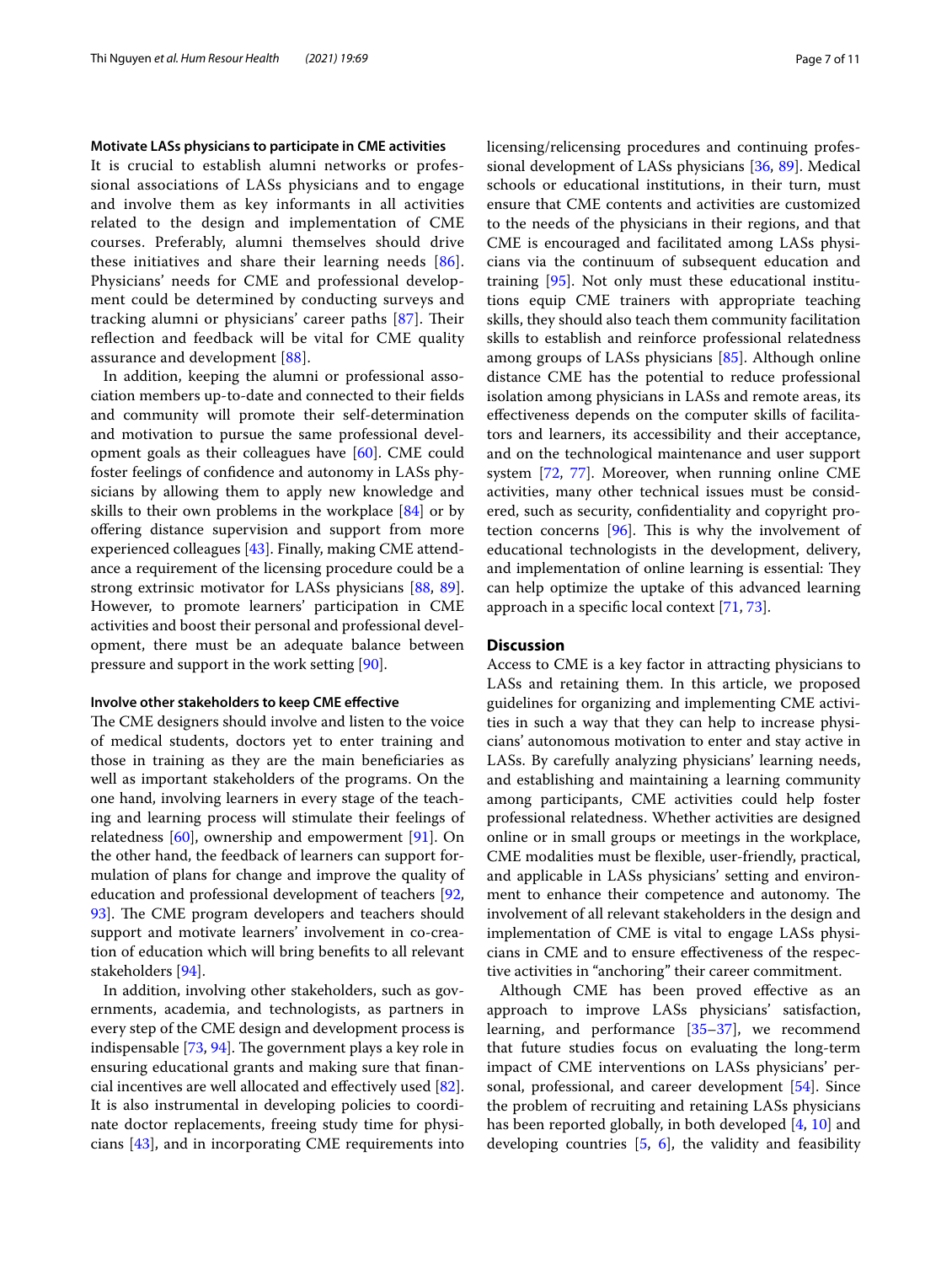of the proposed guidelines in either resource-limited or well-established contexts should be tested. In developing countries, for instance, human and infrastructural hurdles could limit the potential of online education [\[70](#page-9-19), [78\]](#page-9-26), whereas a culture of top-down management might inhibit physicians' freedom to participate in CME activities [\[82](#page-9-30)]. Another obstacle is that, although non-specialist physicians recognize the need to update their knowledge and improve their practice through CME, they disagree with the idea of making these CME programs a compulsory part of license renewal procedures in developed countries [\[90](#page-9-38)].

In the present paper, we used SDT as a theoretical framework for developing CME guidelines to support LASs physicians' autonomous motivation. However, SDT cannot account for all aspects contained in the guidelines. Besides offering LASs physicians opportunities to study and practice in their own settings [[35,](#page-8-31) [37](#page-8-30), [60](#page-9-9)], there might be other things we could do to enhance feelings of autonomy in CME participants. More specifcally, how can CME continuously nurture and foster LASs physicians' autonomous motivation? Similar to SDT, we found that Wlodkowski's "Motivational Framework for Culturally Responsive Teaching" [[60\]](#page-9-9) and Keller's ARCS model of Instructional Design [[96\]](#page-10-2) both mention conditions for developing intrinsic motivation. Compared to SDT, however, their approaches are more specifc in that they describe how to improve the motivational appeal of instructions (Keller's ARCS model) or the learning environment per se (Wlodkowski's framework). These practical strategies and materials could be embedded in the current guidelines with a view to helping CME instructors or designers enhance and maintain the motivation of given target learners, that is, LASs physicians. For example, Wlodkowski's suggestion to establish *inclusion* in CME activities could be applied by letting instructors and learners, who are often both LASs physicians, collaborate and share own experiences in solving specifc problems, thereby creating mutual respect and two-way connections. Keller's ARCS model, on the other hand, presents several strategies to improve learner *satisfaction* which could make LASs physicians feel good about their accomplishments in CME activities, such as giving appropriate extrinsic rewards without overcontrolling. Such strategies could prevent resentment and reduced enjoyment of the learning activities by physicians who only participate in CME activities to meet the administrative requirements [[97](#page-10-3)].

Informed by SDT, the current guidelines provide a practical basis for developing CME activities that address LASs physicians' psychological needs of feeling related to the professional community, feeling competent to properly do their work, and feeling autonomous in shaping

this work. Other alternative motivational or adult learning theories might be helpful to further refne these guidelines and make them better applicable as a solution to attract more physicians and retain them as active workers in less attractive medical felds.

#### **Abbreviations**

LASs: Less attractive specialties; CME: Continuing medical education; SDT: Selfdetermination theory.

#### **Acknowledgements**

The authors would like to thank Ms. Angelique van den Heuvel for her language revision of the manuscript.

#### **Authors' contributions**

VATN contributed to the design, reviewing, and writing. KDK, JJGvM, and AJJAS contributed to the design and writing. All authors read and approved the fnal manuscript.

## **Funding**

Not applicable.

#### **Availability of data and materials**

Not applicable.

#### **Declarations**

**Ethics approval and consent to participate** Not applicable.

#### **Consent for publication**

Not applicable.

#### **Competing interests**

The authors declare that they have no competing interests.

#### **Author details**

<sup>1</sup> Department of Medical Education and Skills Laboratory, Hanoi Medical University, Room 504, B Building, 1 Ton That Tung Street, Dongda, Hanoi 10000, Vietnam. <sup>2</sup> School of Health Professions Education, Faculty of Health, Medicine and Life Sciences, Maastricht University, P.O. Box 616, 6200 MD Maastricht, The Netherlands.

#### Received: 22 January 2021 Accepted: 12 May 2021 Published online: 19 May 2021

#### **References**

- <span id="page-7-0"></span>1. Zurn P, Dal Poz MR, Stilwell B, Adams O. Imbalance in the health workforce. Hum Resour Health. 2004.<https://doi.org/10.1186/1478-4491-2-13>.
- <span id="page-7-1"></span>2. World Health Organaization. The World Health Report 2006: working together for health. 2006. [http://www.who.int/whr/2006/en/.](http://www.who.int/whr/2006/en/)
- <span id="page-7-2"></span>3. Ishikawa T, Ohba H, Yokooka Y, Nakamura K, Ogasawara K. Forecasting the absolute and relative shortage of physicians in Japan using a system dynamics model approach. Hum Resour Health. 2013. [https://doi.org/10.](https://doi.org/10.1186/1478-4491-11-41) [1186/1478-4491-11-41.](https://doi.org/10.1186/1478-4491-11-41)
- <span id="page-7-4"></span>4. OECD. Health at a glance 2017: OECD indicators. Paris: OECD Publishing; 2017. [https://doi.org/10.1787/health\\_glance-2017-en](https://doi.org/10.1787/health_glance-2017-en).
- <span id="page-7-3"></span>5. Bruckner TA, Scheffler RM, Shen G, Yoon J, Chisholm D, Morris J, Fulton BD, Dal Poz MR, Saxena S. The mental health workforce gap in low- and middle-income countries: a needsbased approach. Bull World Health Organ. 2011;89:184–94. <https://doi.org/10.2471/BLT.10.082784>.
- <span id="page-7-5"></span>6. Willcox ML, Peersman W, Daou P, Diakité C, Bajunirwe F, Mubangizi V, et al. Human resources for primary health care in sub-Saharan Africa: progress or stagnation? Hum Resour Health. 2015. [https://doi.org/10.1186/](https://doi.org/10.1186/s12960-015-0073-8) [s12960-015-0073-8.](https://doi.org/10.1186/s12960-015-0073-8)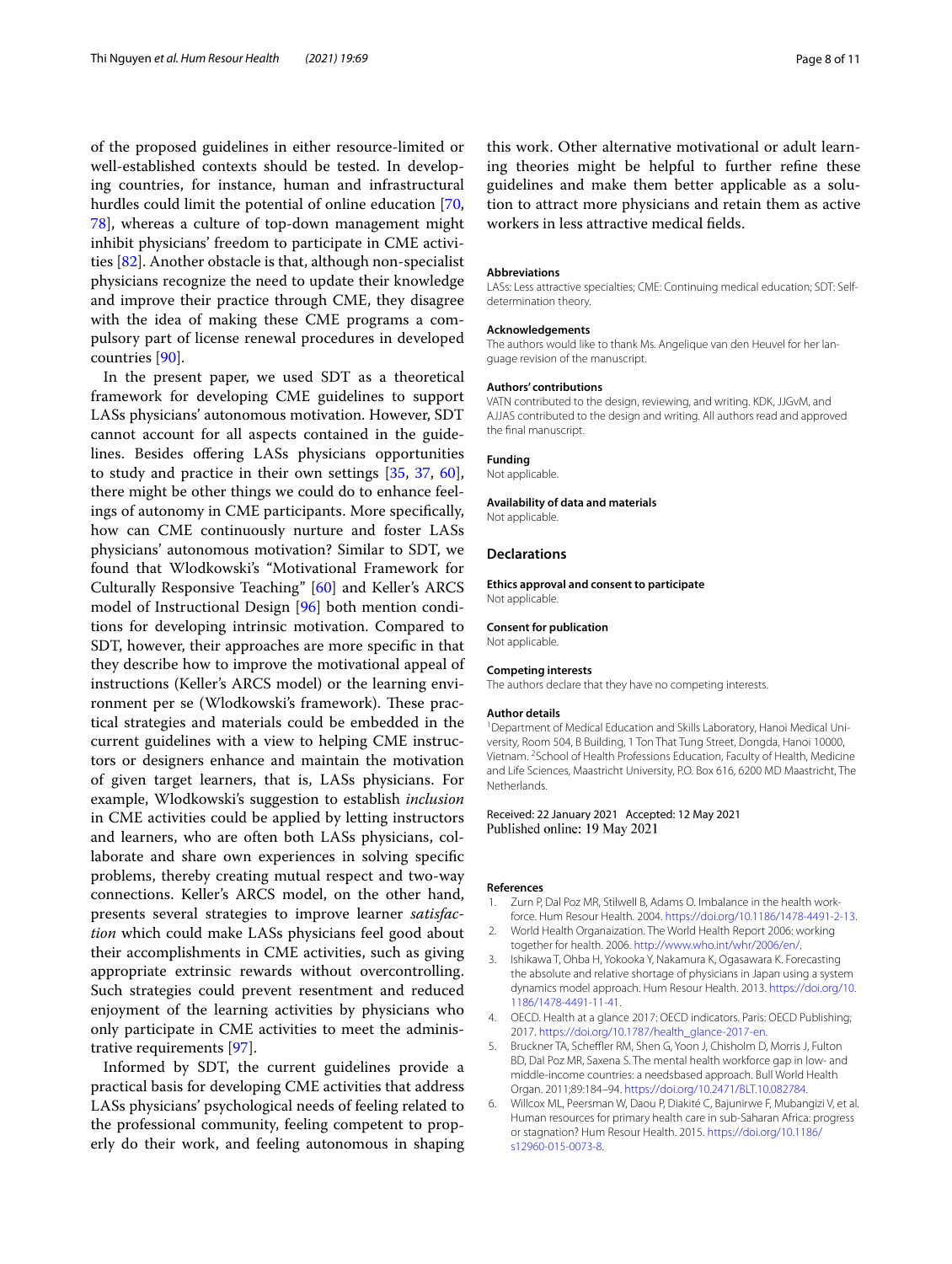- <span id="page-8-0"></span>7. Dieleman M, Pham VC, Le VA, Martineau T. Identifying factors for job motivation of rural health workers in North Viet Nam. Hum Resour Health. 2003.<https://doi.org/10.1186/1478-4491-1-10>.
- <span id="page-8-1"></span>8. Pettigrew LM, De Maeseneer J, Anderson M-IP, Essuman A, Kidd MR, Haines A. Primary health care and the Sustainable Development Goals. The Lancet. 2015;386(10009):2119–21. [https://doi.org/10.1016/S0140-](https://doi.org/10.1016/S0140-6736(15)00949-6) [6736\(15\)00949-6.](https://doi.org/10.1016/S0140-6736(15)00949-6)
- <span id="page-8-2"></span>9. Arya N, Haq C, Hansel S, Dahlman B, Gibson C, Rouleau K. Family medicine around the world: overview by region. Can Fam Phys. 2017;63:436–41.
- <span id="page-8-3"></span>10. Viscomi M, Larkins S, Gupta TS. Recruitment and retention of general practitioner in rural Canada and Australia: a review of the literature. Can J Rural Med. 2013;18:13–23.
- <span id="page-8-5"></span>11 Nguyen TVA, Könings KD, Wright EP, Luu NH, Scherpbier AJJA, van Merriënboer JJG. Working in preventive medicine or not? Flawed perceptions decrease chance of retaining students for the profession. Hum Resour Health. 2019. [https://doi.org/10.1186/s12960-019-0368-2.](https://doi.org/10.1186/s12960-019-0368-2)
- <span id="page-8-8"></span>12 Hu Y, Xu J, Dong W, Yuan Z, Sun X. Strategies to correct the shortage of paediatricians in China. The Lancet. 2018;392:385.
- <span id="page-8-4"></span>13. Felix C. Geriatric healthcare in developing nations: a review from India. Innov Aging. 2017;1(1):392–3. [https://doi.org/10.1093/geroni/igx004.](https://doi.org/10.1093/geroni/igx004.1421) [1421](https://doi.org/10.1093/geroni/igx004.1421).
- <span id="page-8-6"></span>14. Lambert TW, Turner G, Fazel S, Glodacre MJ. Reasons why some UK medical graduates who initially choose psychiatry do not pursue it as a long-term career. Psychol Med. 2006;36:679–84. [https://doi.org/10.1017/](https://doi.org/10.1017/S0033291705007038) [S0033291705007038.](https://doi.org/10.1017/S0033291705007038)
- <span id="page-8-7"></span>15. Wakerman J, Humphreys J, Russell D, Guthridge S, Bourke L, Dunbar T, Zhao Y, Ramjan M, Murakami-Gold L, Jones MP. Remote health workforce turnover and retention: what are the policy and practice priorities. Human Resour Health. 2019. <https://doi.org/10.1186/s12960-019-0432-y>.
- <span id="page-8-9"></span>16. Vuong DA, Van Ginneken E, Morris J, Ha ST, Busse R. Mental health in Vietnam: burden of disease and availability of services. Asian J Psychiatr. 2011;4:65–70.
- <span id="page-8-10"></span>17. Creed P, Searle J, Rogers ME. Medical specialty prestige and lifestyle preferences for medical students. Soc Sci Med. 2010;71:1084–8. [https://](https://doi.org/10.1016/j.socscimed.2010.06.027) [doi.org/10.1016/j.socscimed.2010.06.027.](https://doi.org/10.1016/j.socscimed.2010.06.027)
- <span id="page-8-11"></span>18 Lee RT, Seo B, Hladkyj S, Lovell BL, Schwartzmann L. Correlates of physician burnout across regions and specialties: a meta-analysis. Human Resour Health. 2013.<https://doi.org/10.1186/1478-4491-11-48>.
- <span id="page-8-12"></span>19. McPake B, Edoka J. Universal health coverage reforms: implications for the distribution of the health workforce in low and middle-income countries. WHO South East Asia J Public Health. 2014;3(3–4):213–8.
- <span id="page-8-13"></span>20. Anyangwe SCE, Mtonga C. Inequities in the Global Health Workforce: the greatest impediment to health in sub-Saharan Africa. Int J Environ Res Public Health. 2007;4(2):93–100.
- <span id="page-8-14"></span>21. Kruk ME, Nigenda G, Knaul FM. Redesigning primary care to tackle the global epidemic of noncommunicable disease. Am J Public Health. 2015;105(3):431–7.
- <span id="page-8-15"></span>22. Karakolias S, Kastanioti C, Theodorou M, Polyzos N. Primary care doctors' assessment of and preferences on their remuneration. Inquiry. 2017. <https://doi.org/10.1177/0046958017692274>.
- <span id="page-8-16"></span>23. Laff M. Family physician salaries up, but still trail those of subspecialists. Ann Fam Med. 2015;13:390–1. [https://doi.org/10.1370/afm.1826.](https://doi.org/10.1370/afm.1826)
- <span id="page-8-17"></span>24. Agwu P, Ogbozor P, Odii A, Orjiakor C, Onwujekwe O. Private moneymaking indulgence and inefficiency of primay healthcare in Nigeria: a qualitative study of health workers's absenteeism. Int J Public Health. 2020;65:1019–26. [https://doi.org/10.1007/s00038-020-01405-3.](https://doi.org/10.1007/s00038-020-01405-3)
- <span id="page-8-18"></span>25. Matsumoto M, Inoue K, Kajii E. Long-term effect of the home prefecture recruiting scheme of Jichi Medical University, Japan. Rural Remote Health. 2008;8:930.
- <span id="page-8-19"></span>26. Pathman DE, Konrad TR, King TS, Taylor DH, Koch GG. Outcomes of states' scholarship, loan repayment, and related programs for physicians. Med Care. 2004;42:560–8.
- <span id="page-8-20"></span>27. Buykx P, Humpheys J, Wakeman J, Pashen D. Systemic review of efective retention incentives for health workers in rural and remote areas: towards evidence-based policy. Aust J Rural Health. 2010;18:102–9. [https://doi.](https://doi.org/10.1111/j.1440-1584.2010.01139.x) [org/10.1111/j.1440-1584.2010.01139.x.](https://doi.org/10.1111/j.1440-1584.2010.01139.x)
- <span id="page-8-21"></span>28. Misfeldt R, Linder J, Lait J, Hepp S, Armitage G, Jackson K, Suter E. Incentives for improving human resource outcomes in health care: overview of reviews. J Health Serv Res Policy. 2014;19(1):52–61. [https://doi.org/10.](https://doi.org/10.1177/1355819613505746) [1177/1355819613505746.](https://doi.org/10.1177/1355819613505746)
- <span id="page-8-22"></span>29. Blanchet K, Girois S, Urseau I, Smerdon C, Drouet Y, Jama A. Physical rehabilitation in post-confict settings: analysis of public policy and stakeholder networks. Disabil Rehabil. 2014;36:1494–501.
- <span id="page-8-23"></span>30 Honda A, Krucien N, Ryan M, Diouf ISN, Salla M, Nagai M, Fujita N. For more than money: willingness of health professionals to stay in remote Senegal. Hum Resour Health. 2019. [https://doi.org/10.1186/](https://doi.org/10.1186/s12960-019-0363-7) [s12960-019-0363-7.](https://doi.org/10.1186/s12960-019-0363-7)
- <span id="page-8-24"></span>31. Bangdiwala SI, Fonn S, Okoye O, Tollman S. Workforce resources for health in developing countries. Public Health Rev. 2010;32(1):296–318.
- 32. Madede T, Sidat M, McAulife E. The impact of a supportive supervision intervention on health workers in Niassa, Mozambique: a clustercontrolled trial. Hum Resour Health. 2017. [https://doi.org/10.1186/](https://doi.org/10.1186/s12960-017-0213-4) [s12960-017-0213-4.](https://doi.org/10.1186/s12960-017-0213-4)
- <span id="page-8-25"></span>33. Bosch-Capblanch X, Garner P. Primary health care supervision in developing countries. Trop Med Int Health. 2008;13(3):369–83. [https://doi.org/10.](https://doi.org/10.1111/j.1365-3156.2008.02012.x) [1111/j.1365-3156.2008.02012.x](https://doi.org/10.1111/j.1365-3156.2008.02012.x).
- <span id="page-8-26"></span>34. Nguyen TVA, Könings KD, Wright P, Kim BG, Luu NH, Scherpbier AJJA, van Merriënboer JJG. Why do graduates choose to work in a less attractive specialty? A cross-sectional study on the role of personal values and expectations. Hum Resour Health. 2020. [https://doi.org/10.1186/](https://doi.org/10.1186/s12960-020-00474-y) [s12960-020-00474-y.](https://doi.org/10.1186/s12960-020-00474-y)
- <span id="page-8-31"></span>35. Thepwongsa I, Kirby C, Schattner P, Piterman L. Online continuing medical education (CME) for GPs: does it work? A systematic review. Aust Fam Phys. 2014;43(10):717.
- <span id="page-8-39"></span>36. Ahmed K, Wang T, Ashrafan H, Layer G, Darzi A, Athanasiou T. The efectiveness of continuing medical education for specialist recertifcation. Can Urol Assoc J. 2013;7(7–8):266–72. [https://doi.org/10.5489/cuaj.378.](https://doi.org/10.5489/cuaj.378)
- <span id="page-8-30"></span>37 Ray RA, Fried O, Lindsay D. Palliative care professional education via video conference builds confdence to deliver palliative care in rural and remote locations. BMC Health Serv Res. 2014. [https://doi.org/10.1186/](https://doi.org/10.1186/1472-6963-14-272) [1472-6963-14-272](https://doi.org/10.1186/1472-6963-14-272).
- 38. Mathauer I, Imhoff I. Health worker motivation in Africa: the role of non-fnancial incentives and human resource management tools. Hum Resour Health. 2006. [https://doi.org/10.1186/1478-4491-4-24.](https://doi.org/10.1186/1478-4491-4-24)
- <span id="page-8-27"></span>39 Kotzee T, Couper ID. What interventions do South African qualifed doctors think will retain them in rural hospitals of the Limpopo province of South Africa? Rural Remote Health. 2006;6:581.
- <span id="page-8-28"></span>40. Wordsworth S, Skåtun D, Scott A, French F. Preferences for general practice jobs: a survey of principals and sessional GPs. Br J Gen Pract. 2004;54(507):740–6.
- 41. Bhatara VS, Fuller WC, O'Connor-Davis L, Misra LK. Improving job satisfaction of rural South Dakota mental health providers through education: a pilot study. S D J Med. 1996;49(3):93–6.
- 42. Kakuma R, Minas H, van Ginneken N, Dal Poz MR, Desiraju K, Morris JE, Saxena S, Scheffler RM. Human resources for mental health care: current situation and strategies for action. The Lancet. 2011;378:1654–63. [https://](https://doi.org/10.1016/S0140-6736(11)61093-3) [doi.org/10.1016/S0140-6736\(11\)61093-3.](https://doi.org/10.1016/S0140-6736(11)61093-3)
- <span id="page-8-29"></span>43. Dowling S, Last J, Finnigan H, Cullen W. Continuing education for general practitioners working in rural practice: a review of the literature. Educ Prim Care. 2018;29(3):151–65. [https://doi.org/10.1080/14739879.2018.](https://doi.org/10.1080/14739879.2018.1450096) [1450096](https://doi.org/10.1080/14739879.2018.1450096).
- <span id="page-8-32"></span>44. Gagne M, Deci EL. Self-determination theory and work motivation. J Organ Behav. 2005;26:331–62. <https://doi.org/10.1002/job.322>.
- <span id="page-8-33"></span>45 Ten Cate TJ, Kusurkar RA, Williams GC. How self-determination theory can assist our understanding of the teaching and learning processes in medical education. AMEE guide No. 59. Med Teach. 2011;33(12):961–73.
- <span id="page-8-34"></span>46. Lyness JM, Lurie SJ, Ward DS, Mooney CJ, Lambert DR. Engaging students and faculty: implications of self-determination theory for teachers and leaders in academic medicine. BMC Med Educ. 2013;13:151.
- <span id="page-8-35"></span>47. Aira M, Mantyselka P, Vehvilainen A, Kumpusalo E. Occupational isolation among general practitioners in Finland. Occup Med (Lond). 2010;60:430– 5. [https://doi.org/10.1093/occmed/kqq082.](https://doi.org/10.1093/occmed/kqq082)
- <span id="page-8-37"></span>48 Frey J. Professional loneliness and the loss of the doctors' dining room. Ann Fam Med. 2018;16(5):461.
- <span id="page-8-36"></span>49. Babenko O. Professional well-being of practicing physicians: the roles of autonomy, competence, and relatedness. Healthcare. 2018;6(1):E12.
- <span id="page-8-38"></span>50. Shackelton R, Siegrist J, Link C, Marceau L, von dem Knesebeck O, McKinlay J. Work stress of primary care physicians in the US, UK and German health care systems. Soc Sci Med. 2010;71(2):298–304. [https://doi.org/10.](https://doi.org/10.1016/j.socscimed.2010.03.043) [1016/j.socscimed.2010.03.043](https://doi.org/10.1016/j.socscimed.2010.03.043).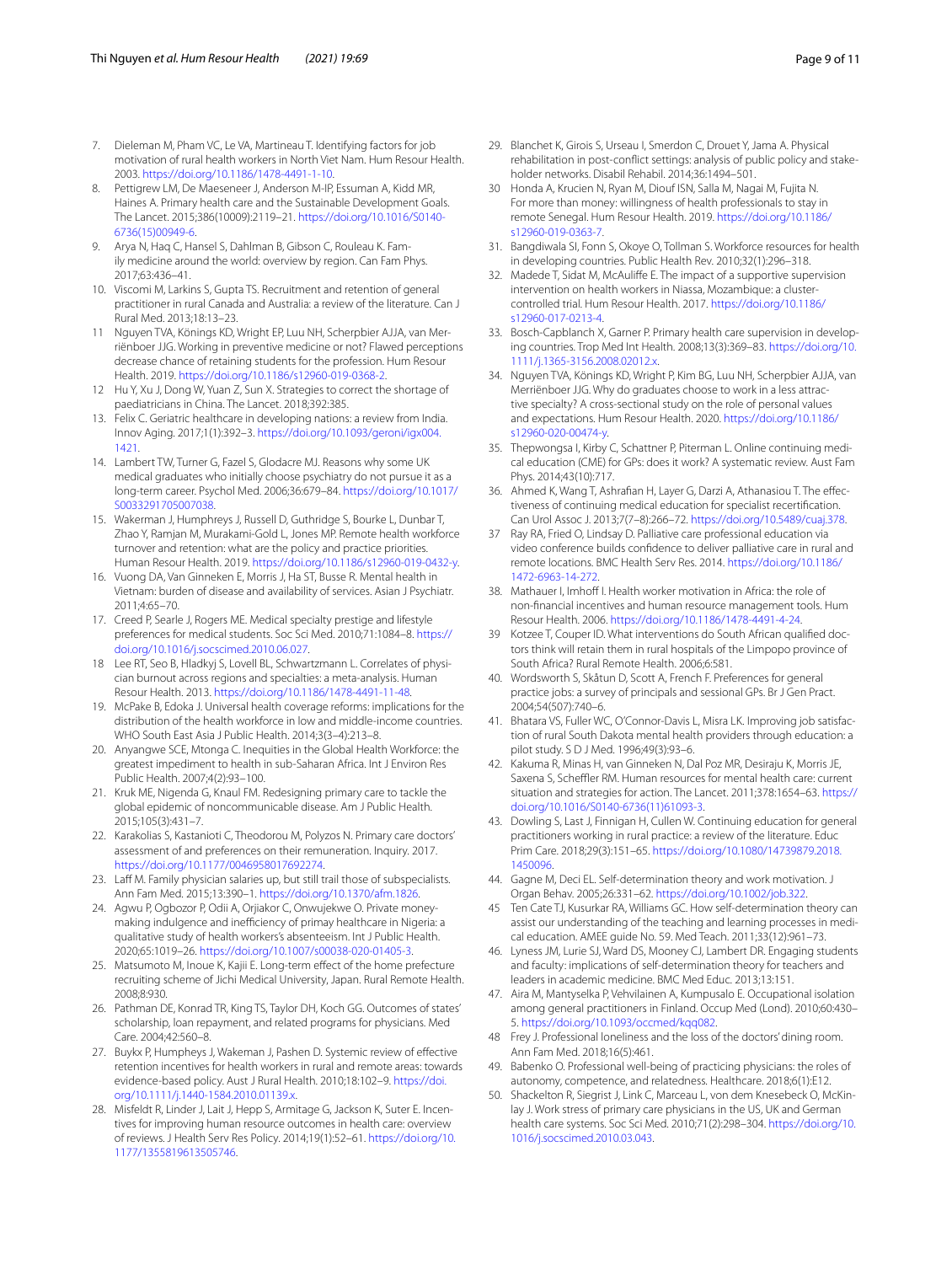- <span id="page-9-0"></span>51. Parry NMA. The needs assessment in continuing medical education. Med Writ. 2014.<https://doi.org/10.1179/2047480614Z.000000000214>.
- <span id="page-9-1"></span>52. Gerada C. Doctors need dedicated space to reduce professional isolation. BMJ. 2020;370:m3406. <https://doi.org/10.1136/bmj.m3406>.
- <span id="page-9-2"></span>53. Harding B, Webber C, Rühland L, Dalgarno N, Armour C, Birtwhistle R, Brown G, Carroll JC, Flavin M, Phillips SP, MacKenzie JJ. Bridging the gap in genetics: a progressive model for primary to specialist care. BMC Med Educ. 2019.<https://doi.org/10.1186/s12909-019-1622-y>.
- <span id="page-9-3"></span>54. Allen LM, Palermo C, Armstrong E, Hay M. Categorising the broad impacts of continuing professional development: a scoping review. Med Educ. 2019;53(11):1087–99.<https://doi.org/10.1111/medu.13922>.
- <span id="page-9-4"></span>55. Brøndt A, Sokolowski I, Olesen F, Vedsted P. Continuing medical education and burnout among Danish GPs. Br J Gen Pract. 2008;58:15–9. [https://doi.org/10.3399/bjgp08X263767.](https://doi.org/10.3399/bjgp08X263767)
- <span id="page-9-5"></span>56 Ratnapalan S, Hilliard RI. Needs assessment in postgraduate medical education: a review. Med Educ Online. 2002;7(8):4542.
- <span id="page-9-6"></span>57. Pakenham-Walsh N, Bukachi F. Information needs of health care workers in developing countries: a literature review with a focus on Africa. Hum Resour Health. 2009. [https://doi.org/10.1186/1478-4491-7-30.](https://doi.org/10.1186/1478-4491-7-30)
- <span id="page-9-7"></span>58. Kirkham C, Berkowitz J. Listeriosis in pregnancy: survey of British Columbia practitioners' knowledge of risk factors, counseling practices and learning needs. Can Fam Phys. 2010;56(4):e158–66.
- <span id="page-9-8"></span>59. McConnell M, Gu A, Arshad A, Mokhtari A, Azzam K. An innovative approach to identifying learning needs for intrinsic CanMEDS roles in continuing professional development. Med Educ Online. 2018. [https://](https://doi.org/10.1080/10872981.2018.1497374) [doi.org/10.1080/10872981.2018.1497374.](https://doi.org/10.1080/10872981.2018.1497374)
- <span id="page-9-9"></span>60. Wlodkowski R. Fostering motivational in professional development programs. New Dir Adult Contin Educ. 2003;98:39–48. [https://doi.org/10.](https://doi.org/10.1002/ace.98) [1002/ace.98.](https://doi.org/10.1002/ace.98)
- <span id="page-9-10"></span>61 McLean SF. Case-based learning and its application in medical and health-care felds: a review of worldwide literature. J Med Educ Curric Dev. 2016;3:39–49. <https://doi.org/10.4137/JMECD.S20377>.
- <span id="page-9-11"></span>62. Ivers N, Jamtvedt G, Flottorp S, Young JM, Odgaard-Jensen J, French SD, O'Brien MA, Johansen M, Grimshaw J, Oxman AD. Audit and feedback: efects on professional practice and healthcare outcomes. Cochrane Database Syst Rev. 2012. [https://doi.org/10.1002/14651858.CD000259.](https://doi.org/10.1002/14651858.CD000259.pub3) [pub3.](https://doi.org/10.1002/14651858.CD000259.pub3)
- <span id="page-9-12"></span>63. Moore DE, Green JS, Gallis HA. Achieving desired results and improved outcomes: integrating planning and assessment throughout learning activities. J Contin Educ Health Prof. 2009;29(1):1–15. [https://doi.org/10.](https://doi.org/10.1002/chp) [1002/chp](https://doi.org/10.1002/chp).
- <span id="page-9-13"></span>64. Kirkpatrick D. Evaluating training programs: the four levels. 2nd ed. San Francisco, CA: Berrett-Koehler; 1998.
- <span id="page-9-14"></span>65 Miller GE. The assessment of clinical skills-competence-performance. Acad Med. 1990;65(9):S63–7.
- <span id="page-9-15"></span>66. Kadhum M, Sinclair P, Lavy C. Are Primary Trauma Care (PTC) courses benefcial in low- and middle-income countries—a systematic review. Injury. 2019.<https://doi.org/10.1016/j.injury.2019.10.084>.
- <span id="page-9-16"></span>67 Stufflebeam DL. The CIPP model for evalulation. In: Kellaghan T, Stuffebeam DL, editors. International handbook of education evaluation. Kluwer international handbooks of education, vol. 9. Dordrecht: Spinger; 2003. [https://doi.org/10.1007/978-94-010-0309-4\\_4](https://doi.org/10.1007/978-94-010-0309-4_4).
- <span id="page-9-17"></span>68. Lam-Antoniades M, Ratnapalan S, Tait G. Electronic continuing education in the health professions: an update on evidence from RCTs. J Contin Educ Health Prof. 2009;29(1):44–51.
- <span id="page-9-18"></span>69. Knipfer C, Wagner F, Knipfer K, Millesi G, Acero J, Hueto JA, Nkenke E. Learners' acceptance of a webinar for continuing medical education. Int J Oral Maxillofac Surg. 2019;48:841–6.
- <span id="page-9-19"></span>70. Frehywot S, Vovides Y, Talib Z, Mikhail N, Ross H, Wohltjen H, Bedada S, Kristine K, Koumare AK, Scott J. E-learning in medical education in resource constrained low- and middle-income countries. Hum Resour Health. 2013. [https://doi.org/10.1186/1478-4491-11-4.](https://doi.org/10.1186/1478-4491-11-4)
- <span id="page-9-42"></span>71. Setia S, Tay JC, Chia YC, Subramaniam K. Massive open online courses [MOOCs] for continuing medical education—why and how? Adv Med Educ Pract. 2019;10:805–12.
- <span id="page-9-20"></span>72. Tulenko K, Bailey R. Evaluation of spaced education as a learning methodology for in-service training of health workers in Ethiopia. Knowl Manag E-Learn. 2013;5(3):523–33.
- <span id="page-9-21"></span>73. Källander K, Tibenderana JK, Akpogheneta OJ, Strachan DL, Hill Z, Asbroek A, Conteh L, Kirkwood BR, Meek SR. Mobile Health [mHealth] approaches and lessons for increased performance and retention of

community health workers in low- and middle-income countries: a review. J Med Internet Res. 2013;15(1):e17.

- <span id="page-9-22"></span>74. Williams L, Hawkins A, Sabin L, Halim N, Le BN, Nguyen VH, Nguyen T, Bonawitz R, Gill C. Motivating HIV providers in Vietnam to learn: a mixedmethods analysis of a mobile health continuing medical education intervention. JMIR Med Educ. 2019;5(1):e12058.
- <span id="page-9-23"></span>75. Awan O, Dey C, Salts H, Brian J, Fotos J, Royston E, Braileanu M, Ghobadi E, Powell J, Chung C, Auffermann W. Making learning fun: gaming in radiology education. Acad Radiol. 2019;26:1127–36. [https://doi.org/10.1016/j.](https://doi.org/10.1016/j.acra.2019.02.020) [acra.2019.02.020.](https://doi.org/10.1016/j.acra.2019.02.020)
- <span id="page-9-24"></span>76. Könings KD, van Berlo J, Koopmans J, Hoogland H, Spanjers IAE, ten Haaf JA, van der Vleuten CPM, van Merriënboer JJG. Using a smartphone app and coaching group sessions to promote residents' refection in the workplace. Acad Med. 2016;91:365–70. [https://doi.org/10.1097/ACM.](https://doi.org/10.1097/ACM.0000000000000989) [0000000000000989](https://doi.org/10.1097/ACM.0000000000000989).
- <span id="page-9-25"></span>77 Barteit S, Guzek D, Jahn A, Bärnighausen T, Jorge MM, Lüders S, Neuhann F. Evaluation of E-learning for medical education in low- and middleincome countries: a systematic review. Comput Educ. 2020. [https://doi.](https://doi.org/10.1016/j.compedu.2019.103726) [org/10.1016/j.compedu.2019.103726.](https://doi.org/10.1016/j.compedu.2019.103726)
- <span id="page-9-26"></span>78 Feldecker C, Jacob S, Chung M, Nartker A, Kim N. Experiences and perceptions of online continuing professional development among clinicians in sub-Saharan Africa. Hum Resour Health. 2017. [https://doi.org/10.](https://doi.org/10.1186/s12960-017-0266-4) [1186/s12960-017-0266-4](https://doi.org/10.1186/s12960-017-0266-4).
- <span id="page-9-27"></span>79 White CD, Willett K, Mitchell C. Making a diference: education and training retains and supports rural and remote doctors in Queensland. Rural Remote Health. 2007. https://doi.org/10.22605/RRH700
- <span id="page-9-28"></span>80. Zaher E, Ratnapalan S. Practice-based small group learning programs: systematic review. Can Fam Phys. 2012;58(6):637–42.
- <span id="page-9-29"></span>81. Yee M, Simpson-Young V, Paton R, et al. How do GPs want to learn in the digital era? Aust Fam Phys. 2014;43:399–402.
- <span id="page-9-30"></span>82 Nádas M, Bedenbaugh R, Morse M, McMahon G, Curry C. A needs and resource assessment of continuing medical education in Haiti. Ann Glob Health. 2015. [https://doi.org/10.1016/j.aogh.2015.03.003.](https://doi.org/10.1016/j.aogh.2015.03.003)
- <span id="page-9-31"></span>83. Carvalho-Filho MA, Tio RA, Steinert Y. Twelve tips for implementing a community of practice for faculty development. Med Teach. 2020;42(2):143–9. [https://doi.org/10.1080/0142159X.2018.1552782.](https://doi.org/10.1080/0142159X.2018.1552782)
- <span id="page-9-32"></span>84. Poon MK, Lam TP. Factors afecting the development and sustainability of communities of practice among primary care physicians in Hong Kong. J Contin Educ Health Prof. 2017. [https://doi.org/10.1097/CEH.0000000000](https://doi.org/10.1097/CEH.0000000000000153) [000153.](https://doi.org/10.1097/CEH.0000000000000153)
- <span id="page-9-33"></span>85. Parboosingh J, Reed V, Palmer JC, Bernstein HH. Enhancing practice improvement by facilitating practitioner interactivity: new roles for providers of continuing medical education. J Contin Educ Health Prof. 2011. [https://doi.org/10.1002/chp.](https://doi.org/10.1002/chp)
- <span id="page-9-34"></span>86. Binstock JM, Pino MA, Primavera LH. What physicians wished they would have learned in Medical school: a survey. Med Sci Educ. 2020;30:299–306. <https://doi.org/10.1007/s40670-019-00903-1>.
- <span id="page-9-35"></span>87. Hunt J, Brannan E, Sexson S. Lifelong learning for professional development in psychiatry: pedagogy, innovations, and maintenance of certifcation. Psychiatr Clin N Am. 2019;42:425–37. [https://doi.org/10.1016/j.psc.](https://doi.org/10.1016/j.psc.2019.05.014) [2019.05.014](https://doi.org/10.1016/j.psc.2019.05.014).
- <span id="page-9-36"></span>88. Lüer S, Aebi C. Assessment of residency program outcomes via alumni surveys. Adv Med Educ Pract. 2017;8:307–15. [https://doi.org/10.2147/](https://doi.org/10.2147/AMEP.S131043) AMFPS131043
- <span id="page-9-37"></span>89. Younes N, AbuAlRub R, Alshraideh H, Abu-Helalah M, Alhamss S, Qanno O. Engagement of Jordanian Physicians in continuous professional development: current practices, motivation, and barriers. Inter J Gen Med. 2019;12:475–83.
- <span id="page-9-38"></span>90. Yam CHK, Grifths SM, Yeoh E-K. What helps and hinders doctors in engaging in continuous professional development? An explanatory sequential design. PLoS ONE. 2020;15(8):e0237632. [https://doi.org/10.](https://doi.org/10.1371/journal.pone.0237632) [1371/journal.pone.0237632.](https://doi.org/10.1371/journal.pone.0237632)
- <span id="page-9-39"></span>91. Cook-Sather A, Bovill C, Felten P. Engaging students as partners in learning and teaching: a guide for faculty. San Francisco, CA: Wiley; 2014.
- <span id="page-9-40"></span>92. Könings KD, Seidel T, van Merrienboer JJG. Participatory design of learning environments: integrating perspectives of students, teachers, and designers. Instr Sci. 2014;42(1):1–19.
- <span id="page-9-41"></span>93 Könings KD, Mordang S, Smeenk F, Stassen L, Ramani S. Learner involvement in the co-creation of teaching and learning: AMEE-guide no. 138. Med Teach. 2020. <https://doi.org/10.1080/0142159X.2020.1838464>.